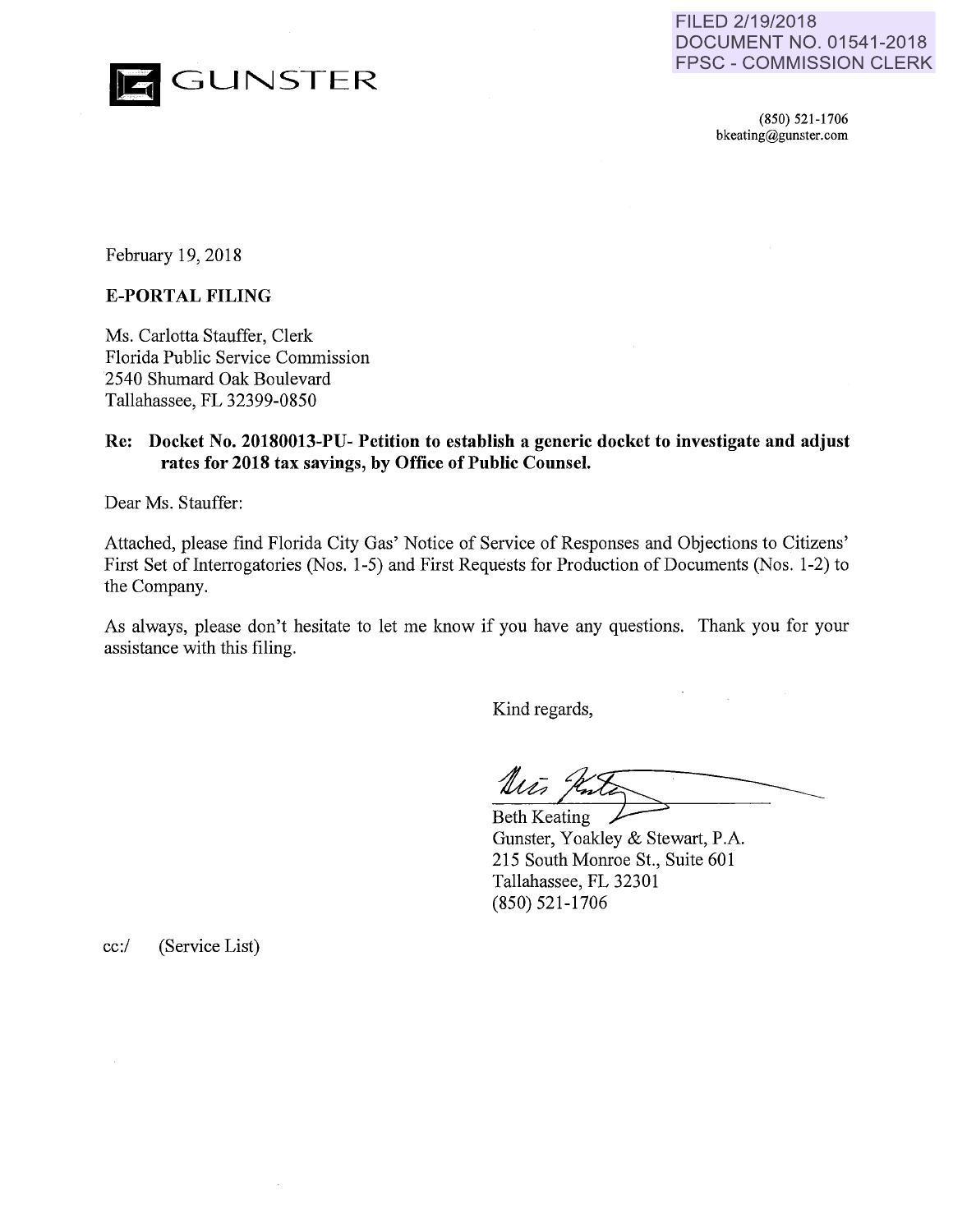#### BEFORE THE FLORIDA PUBLIC SERVICE COMMISSION

In re: Petition to establish a generic DOCKET NO. 20180013-PU docket to investigate and adjust rates for 2018 tax savings, by Office of Public DATED: February 19, 2018 Counsel.

# NOTICE OF SERVICE OF FLORIDA CITY GAS' RESPONSES AND OBJECTIONS TO CITIZEN'S FIRST SET OF INTERROGATORIES (NOS. 1- 5), AND FIRST REQUESTS FOR PRODUCTION OF DOCUMENTS (NOS. 1-2)

NOTICE IS HEREBY GIVEN that Florida City Gas ("FCG"), by and through its undersigned counsel, has served its Responses and Objections to Citizens' First Set of Intenogatories (Nos. 1-5) and First Requests for Production of Documents (Nos. 1-2) to Ms. Virginia Ponder, Esquire, Office of the Public Counsel, 111 West Madison Street, Room 812, Tallahassee, Florida 32399-1400, at Ponder. Virginia@leg.state.fl.us, this February 19,2018.

Respectfully submitted,

Beth Keating<br>Gunster, Yoakley & Stewart, P.A. 215 South Momoe St., Suite 601 Tallahassee, FL 32301 (850) 521-1706

*Attorneys for Florida City Gas*